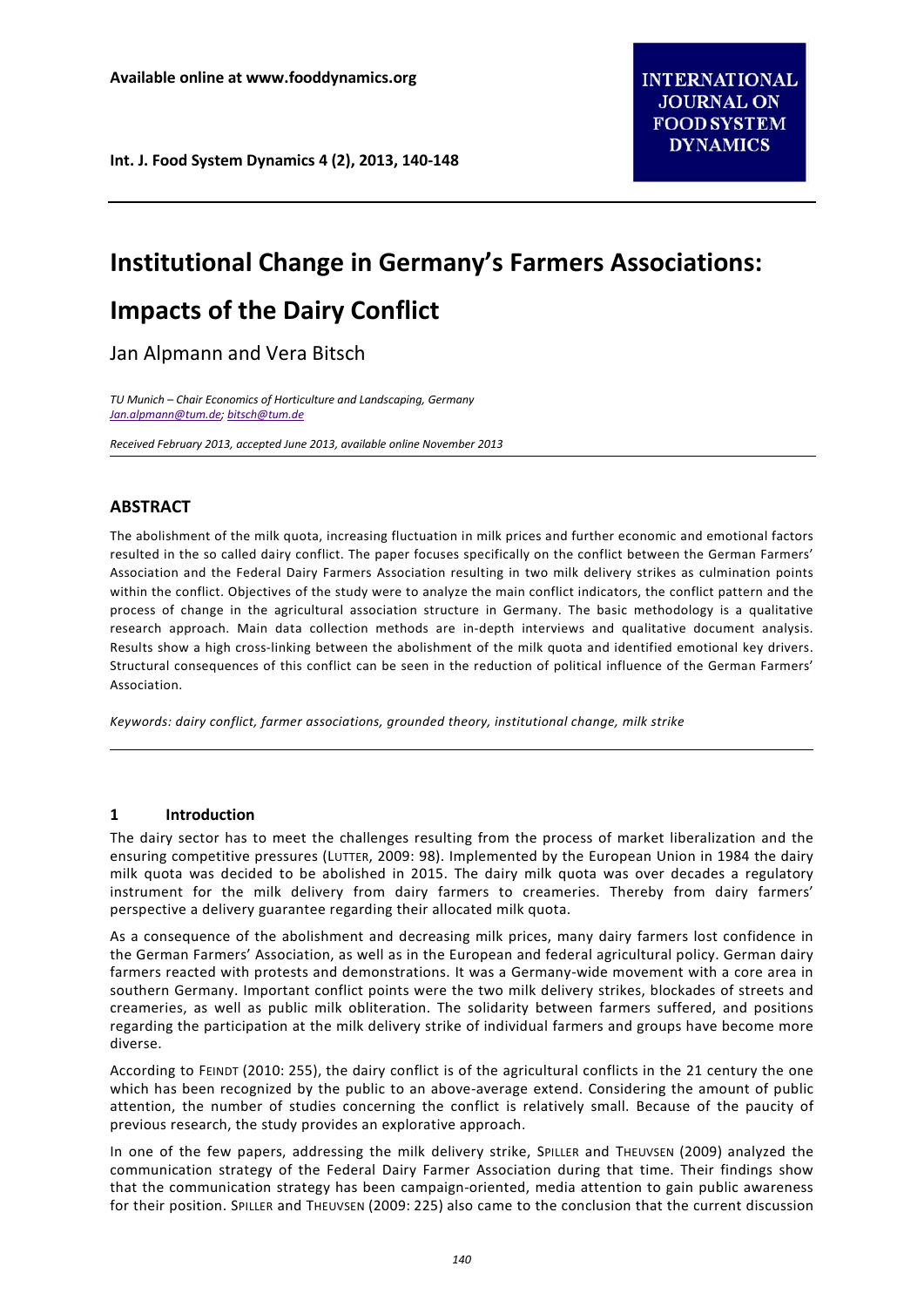of the milk market policy is increasingly affected by the Federal Dairy Farmers Association. A study by BÖHM and SCHULZE (2010) confirms the high media coverage of the Federal Dairy Farmer Association at the time by a full text search analysis in German newspaper during the height of the conflict from 15 April 2008 to 31 July 2008 (BÖHM and SCHULZE, 2010: 195). The German Farmers' Association as the largest association of farmers only gained a small share in the public attention (BÖHM and SCHULZE, 2010: 201).

Concerning the conflict background, especially the CAP reform and the related abolishment of the dairy milk quota, the literature is significantly broader. LASSEN et al. (2008: 155) expected that the abolishment of the milk quota leads to a transformation of the dairy market in Europe. Therefore milk prices may fluctuate more heavily and, depending on world market prices, are expected to decrease. The abolishment of the milk quota will also impact the structural change towards larger farms. Related to the structural change, HUETTEL and JONGENEEL (2008: 1) outline that farm numbers were declining drastically over the past decades while farm sizes have increased. Overall SPILLER and THEUVSEN (2009: 227) conclude that all model-driven projections of potential developments in the EU dairy market are uncertain. The intensity of the dairy conflict was especially high in southern Germany with its small-scale dairy cattle regions, where milk production is still comparatively small-scale despite the ongoing structural change (KLEINHANSS et al., 2010: 3). Because several farms were already struggling with financial distress, emotionally charged conflicts between farmers and within farm families ensued.

Therefore the aim of this study is to analyze the main conflict indicators, their influence regarding the conflict pattern and the change in the agricultural association structure. The results are based on interviews with involved farmers and experts.

# **2 Dairy Conflict**

The conflict between the German Farmers' Association and the Federal Dairy Farmers Association is at the core of the dairy conflict. The root of the conflict between these two associations were the following demands of the Federal Dairy Farmers Association: base price of 43 cent/kg milk, raise of the conversion factor (liter to kilogram from 1.02 to 1.03), creamery contribution of 5 cents for every kg milk delivered for marketing purposes, flexible dairy quota system and milk price reduction for the first kg over delivery (TOP AGRAR ONLINE, 2008a). The German Farmers' Association was not supporting the demands, neither the two milk delivery strikes. The milk delivery strike in 2008 was initiated from the Federal Dairy Farmers Association and both were supported. The lack of support by the German Farmers' Association caused a lot of anger among dairy farmers during that time. Subsequently dairy farmers resigned from the German Farmers' Association and many joined the Federal Dairy Farmers Association.

The most common criticism regarding the German Farmers' Association were close linkage with the industry (e.g., inducement, dependency), lack of credibility, poor communication between the association officials and the members and overall a missing concept for the time after the abolishment of the milk quota. Pointed criticism combined with membership resignation were a new situation for the German Farmers' Association. Before the milk conflict the German Farmers' Association was the opinion leader without any serious competing association in the agricultural sector. But the accelerating structural change led to rising internal protest. Particularly the Federal Dairy Farmer Association benefited from these developments and was focusing its strategy on the disaffection of dairy farmers. In the context of the milk delivery strike the strategy has been to set easily understandable and clear goals (e.g., minimum milk price), communicate fast and with a high-intensity at various levels (e.g., fax, personal conversations, lectures and talks). Members of the German Farmers' Association and non-striking farmers were blaming the Federal Dairy Farmers Association for distorting on opinion formation, as well as exerting pressure and putting forth demands which are not in line with the market.

#### **Background German Farmers' Association**

The history of the German Farmers' Association started on the state level with regional associations. In October 1946, the already existing associations on the state level joint together (SONTOWSKI, 1990: 81). On the federal level, the German Farmers' Association was then established in 1948 as the first "uniform, free and self-determined" professional interest group of farmers (LANDVOLK, no date). Due to the history and the number of members the German Farmers' Association is the largest farmer association in Germany. According to their official website, 300,000 farmers are member in the association (DBV, no date). The structural advantage of the deep-rooted German Farmers' Association within the peasant milieu combined with a unique range of services offered led in the past to a high loyalty level of association members. SONTOWSKI (1990: 180) concludes that a comparatively small number of farmers were willing to leave the German Farmers' Association because of these aspects.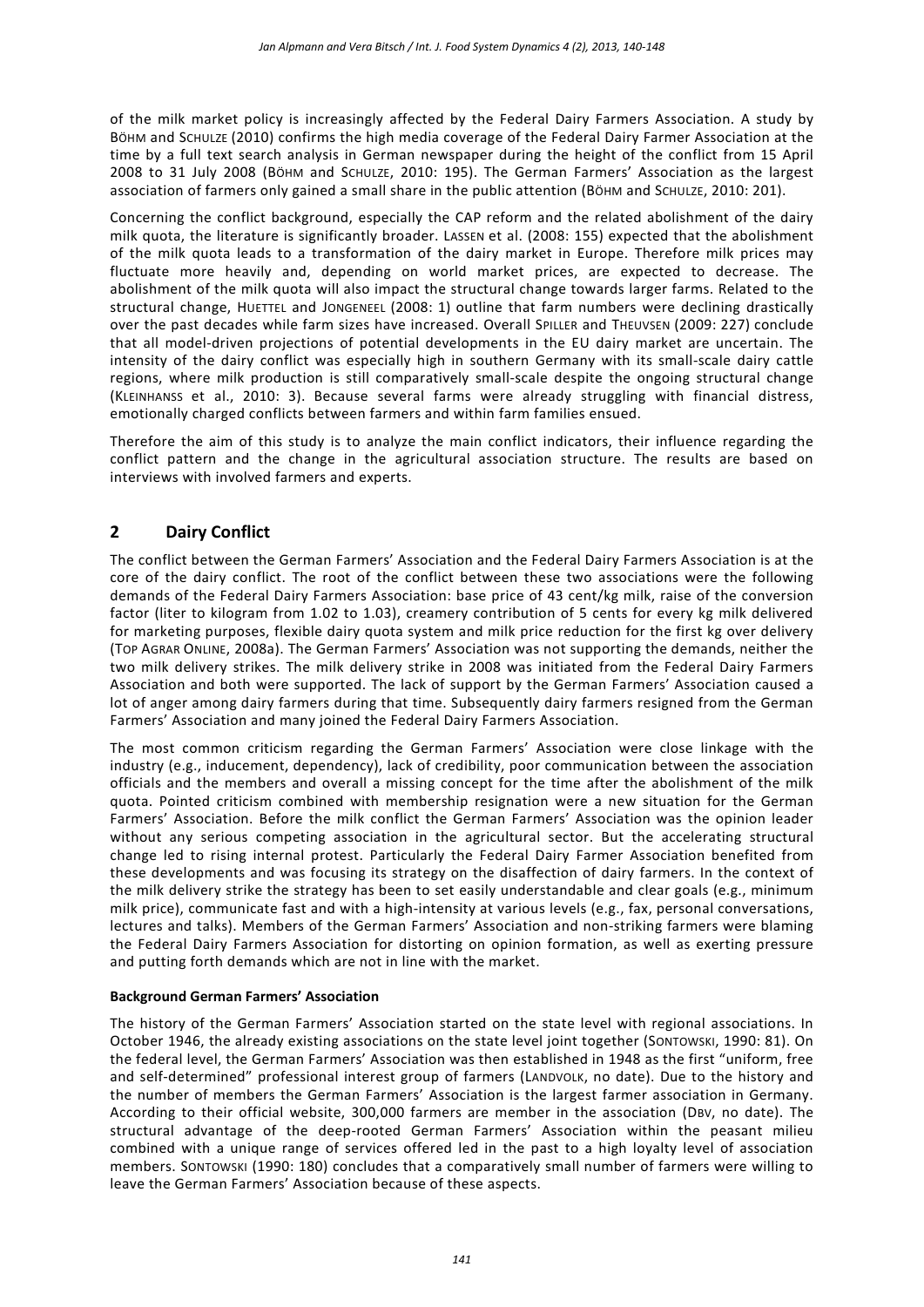During the dairy conflict many farmers criticized the German Farmers' Association because of its decision not to support the demands of the Federal Dairy Farmers Association during the milk strike. A share of them terminated their membership due to this reason. Despite the fact that interviewed agricultural experts evaluated the demands of the Federal Dairy Farmers Association as unrealistic and unworkable.

#### **Background Federal Dairy Farmers Association**

The Federal Dairy Farmers Association was founded in 1998 through a merger of six interest groups in different regions. In February 2004 the Federal Dairy Farmers Association North developed, which merged in 2006 with the Federal Dairy Farmers Association to one governing body. According to their homepage the number of members is around 30.000, one third of the milk producer in Germany (BDM, no date). However, a majority of interviewees stated that this number is out-of-date, and membership is decreasing. There is a lack of reliable numbers, at this point. It is undisputed, however, that the number of members before and during the milk strike has risen sharply, and the media coverage was dominated by the Federal Dairy Farmers Association during this time. Unlike the German Farmers' Association, which represents farmers of all specializations, the Federal Dairy Farmers Association includes only dairy farmers.

# **3 Research Methods**

The study employs a qualitative research approach, based on Grounded Theory. Particular in the social sciences this research approach is widespread and broadly accepted. GLASER and STRAUSS (1967) first introduced the Grounded Theory concept into the research literature. From their point of view, it is a process of discovering theory from data: "In discovering theory, one generates conceptual categories or their properties from evidence, then the evidence from which the category emerged is used to illustrate the concept" (GLASER and STRAUSS, 1967: 23). They conceptualize the theory development as process, which will be continuously developed further within the research process.

(BITSCH, 2005: 77) summarizes the different phases of theory building in grounded theory: deciding on the research problem, framing the research question, data collection, data coding/analysis, and theory development. During the research process, phases will be repeated iteratively. The process of data collection for generating theory is called theoretical sampling. Throughout the process of theoretical sampling the scientist decides what data to collect next. Basis for decisions is the superior aim of further theory development. Therefore, the emerging theory influences the data collection directly. BITSCH (2005: 79) emphasizes that "sampling concentrates on the systematic variation of conditions during this phase." Throughout the research process categories become theoretically saturated. Which means that additional data does not contribute to further category development and therefore not advance the theory (BITSCH, 2009: 5). Through a comparison of similarities and differences of the data, "properties of conceptual categories are generated" and thereby a more general theory is established (BITSCH, 2009: 4). GLASER and STRAUSS (1967: 32) outline two types of theory generation as part of comparative analysis: substantive theory, which is developed for an empirical area of social inquiry and formal theory for a more conceptual area.

FLICK (1996: 28) summarized the goals of qualitative research as to acquire subjective perspectives, explore interactive social realities and identify cultural framing of social realities. Advantages of qualitative studies according to BITSCH (2009: 3) include the opportunity to allow multiple perspectives and stakeholder views in the research process, and in addition to discovery, the extension or correction of existing theory.

Because of the paucity of research regarding the dairy conflict, this study seeks to analyze the conflict pattern and relevant conflict factors regarding their interconnectedness and structural impact. Data collection included 34 individual, in-depth interviews with farmers, agriculture experts, association experts of the German Farmers' Association and the Federal Dairy Farmer Association, dairy market experts and an agricultural politician, as well as experts in conflict and change management.

The interview length varied between 90-120 minutes. Interviews were structured along the following topics: personal details (e.g., education, work-experience), dairy conflict, association structure (e.g., perceived changes, relevant developments) and overall initiated changes due to the conflict and their potential impact on future developments. The selection of farmers involved members from different associations and with different farm sizes. The regional focus was on the German federal states of Bavaria and Baden-Württemberg, because the conflict intensity was highest in these small-scale dairy cattle regions. Table 1 gives an overview of the interview groups and the number of interviews.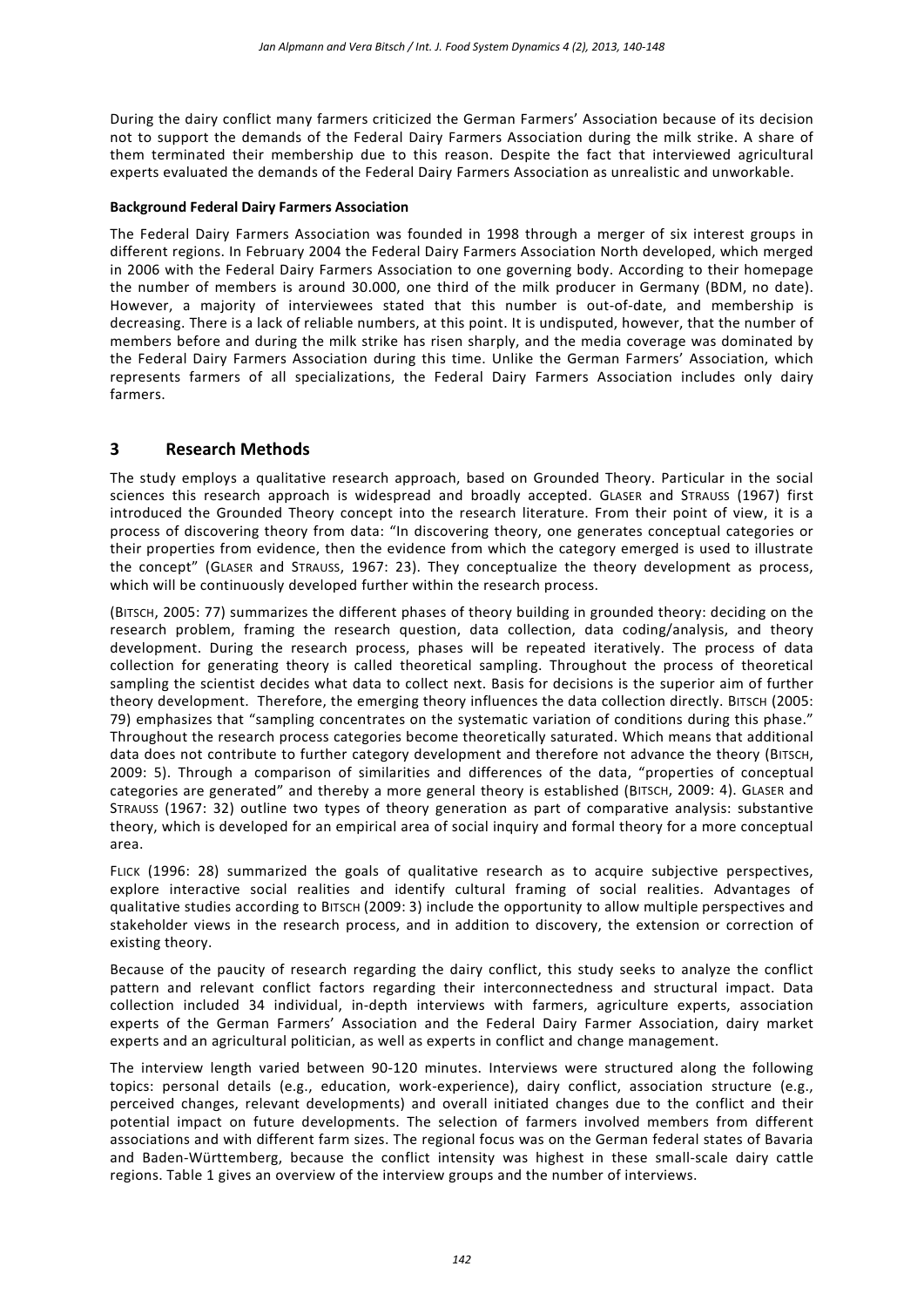| Interviewee groups                                                               |          |  |
|----------------------------------------------------------------------------------|----------|--|
|                                                                                  | $(n=34)$ |  |
| Farmers, farmer spouses, junior farmers                                          | 12       |  |
| Experts of the agricultural sector, e.g., chief editors, institutes members      | 5.       |  |
| Experts dairy market and creamery CEO's                                          | 4        |  |
| Association officials (German Farmers' Association, Federal Dairy Farmer Assoc.) |          |  |
| Experts of conflict and change management                                        |          |  |
| Local politicians in agriculture, environment, and rural development             |          |  |

**Table 1.** Overview interviewee groups

Interviews were transcribed, and then further coded and analyzed using the Atlas.ti 7 software for qualitative data analysis. For the analysis, the interview transcripts were marked and a code system enriched with memos was developed in a continuous process. The first step of the analysis process consists of the coding procedure and memo writing. At the beginning of the research process, codes are developed in an open coding practice. Early in the process, codes are generated during the reading of the interview transcripts. In the following research steps, existing codes are linked through text marks to further interview transcripts and supplemented by others. Over the research process, new codes can be added, codes can be deleted, renamed, and several other existing codes can be merged (FRIESE, 2012). In further steps, the codes are associated with each other during theory development. Figure 1 (extended and modified based on GLÄSER and LAUDEL, 2009) shows the process of theory development starting from the developing of codes and linking them to marked text passages of the interview transcript, the development of a code system (cross-linking / merging) and the analysis and interpretation as an ongoing process.



**Figure 1.** Research process (Source: GLÄSER and LAUDEL, 2009: 44)

# **4 Results**

The following chapter presents the research results, subdivided into three sections. The first section describes the conflict events as they developed over time, based on the analysis of newspapers and journal articles regarding the dairy conflict. The second section deals with the results of the conflict analysis, focusing on the key factors. The third section summarizes the perceived changes within and after the dairy conflict focusing on the change in the agricultural association structure in Germany.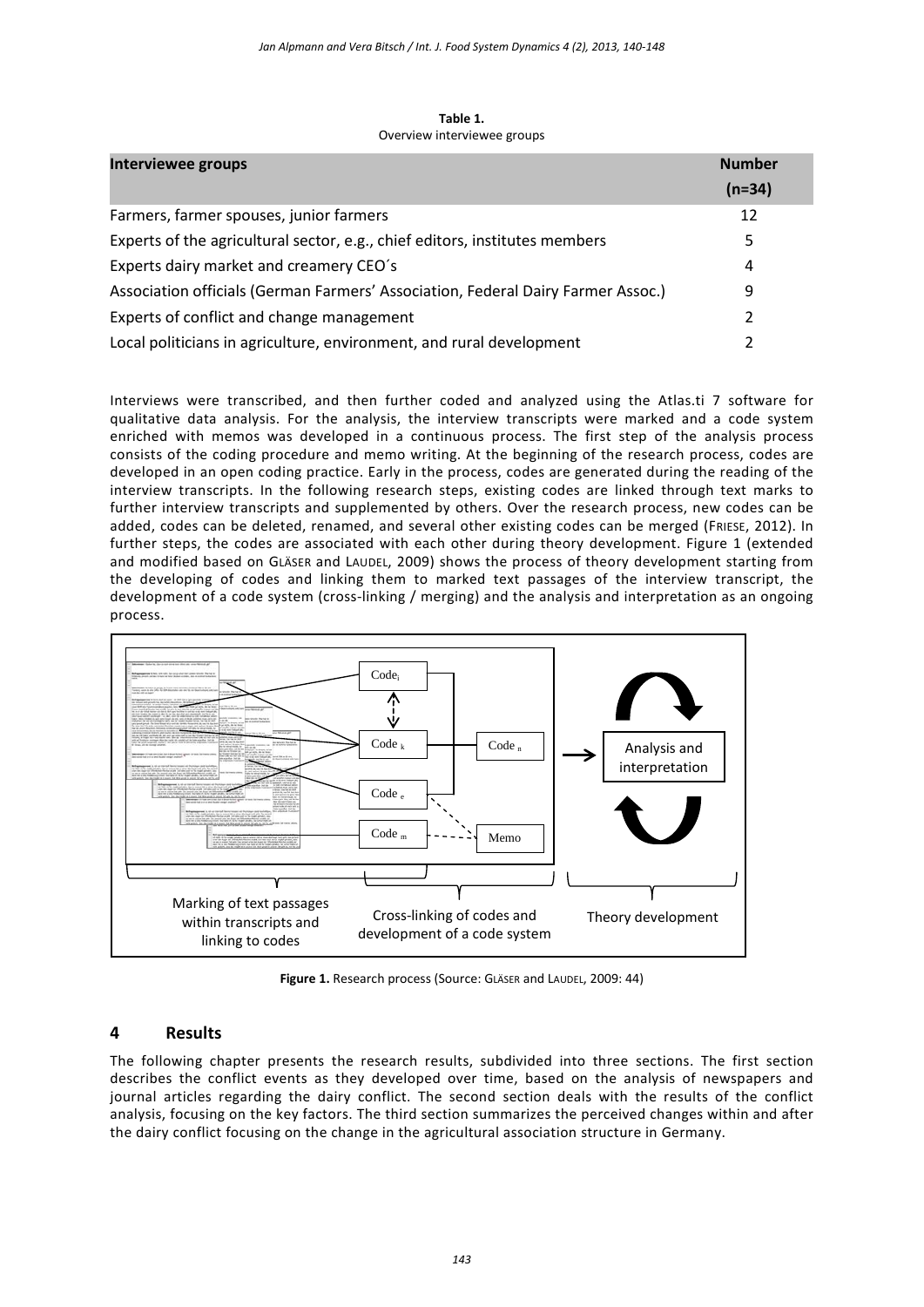#### **4.1 Conflict Pattern**

The first prominent public events were protests and demonstrations of farmers in streets and in front of political institutions (FLZ, 2007: 15). The main demand of the Federal Dairy Farmers Association, a base price of 43 Cent/kg milk, was marked by signs with the minimum milk price on it. After an internal strike vote in April 2008 with 88% support (JASPER, 2009: 24), the management of the Federal Dairy Farmers Association announced a milk delivery strike lasting ten days from the May 27, 2008 and ending with a protest rally in Berlin (STEINBACH, 2009: 32). A multitude of farmers from cooperative creameries were participating in the milk delivery strike, and many of them actively blocked their own creameries (ABL, 2009: 15). This was an initial event of the conflict, which caused media announcements and membership resignations by members of the German Farmers' Association (TOP AGRAR ONLINE, 2008b). Farmers were complaining that the association was not supporting the campaign of the Federal Dairy Farmers Association or the dairy farmers in their entirety.

Due to the media attention, the Federal Dairy Farmers Association accomplished an increasing public and political discussion. Furthermore, a small group of female famers were going on a hunger strike, in front of the chancellery to garner attention for their situation (SPILLER and THEUVSEN, 2009: 225). A further relevant development happened in November 2008, when a larger group of supporters from the Federal Dairy Farmers Association were burning a corn dolly in the so called "Haberfeldtreiben" not far of the president house of the German Farmers' Association (SÜDDEUTSCHE, 2008: 45). Public pressure led the Officials from the Federal Dairy Farmers Association distance themselves from this action later on. Due to decreasing prices, protests in front of the chancellery restarted in May 2009 (STEINBACH, 2009: 32) and the streets around the house of the President from the German Farmers' Association were covered with written threats. In September 2009, another milk delivery strike took place in France supported by the neighboring countries (e.g., Germany, Belgium, Austria, Luxembourg) (NÜRNBERGER, 2010: 25), but this time with a significantly lower participation level in Germany, according to the observations of the majority persons interviewed. With public milk destruction campaigns, the Federal Dairy Farmers Association achieved high public attention. This incited a debate of fair milk prices and caused several confrontations. The following modified and with two conflict events extended table 2 shows the different events over time.

|      | <b>Point in time</b> | Event (place)                                         |
|------|----------------------|-------------------------------------------------------|
| 2008 | May                  | Demonstration for milk delivery strike (Freising)     |
|      | May $27 - June 5$    | $1st$ Milk delivery strike (Germany - nationwide)     |
|      | June                 | Closing rally (Berlin)                                |
|      | November             | "Haberfeldtreiben"                                    |
| 2009 | April                | Demonstrations in front of creameries                 |
|      | May                  | Hungerstrike (Berlin)                                 |
|      | June                 | Demonstration (Brussels)                              |
|      | September            | $2^{nd}$ Milk delivery strike (e.g., France, Germany) |

**Table 2.** Important conflict events (Source: STEINBACH, 2009: 32)

### **4.2 Key drivers of the dairy conflict**

The multiple factors responsible for the developments during the dairy conflict were rather diverse. The following figure 2 displays the identified root causes, effects and resultant consequences. The figure is based on statements from interviewed dairy farmers, association and agricultural experts.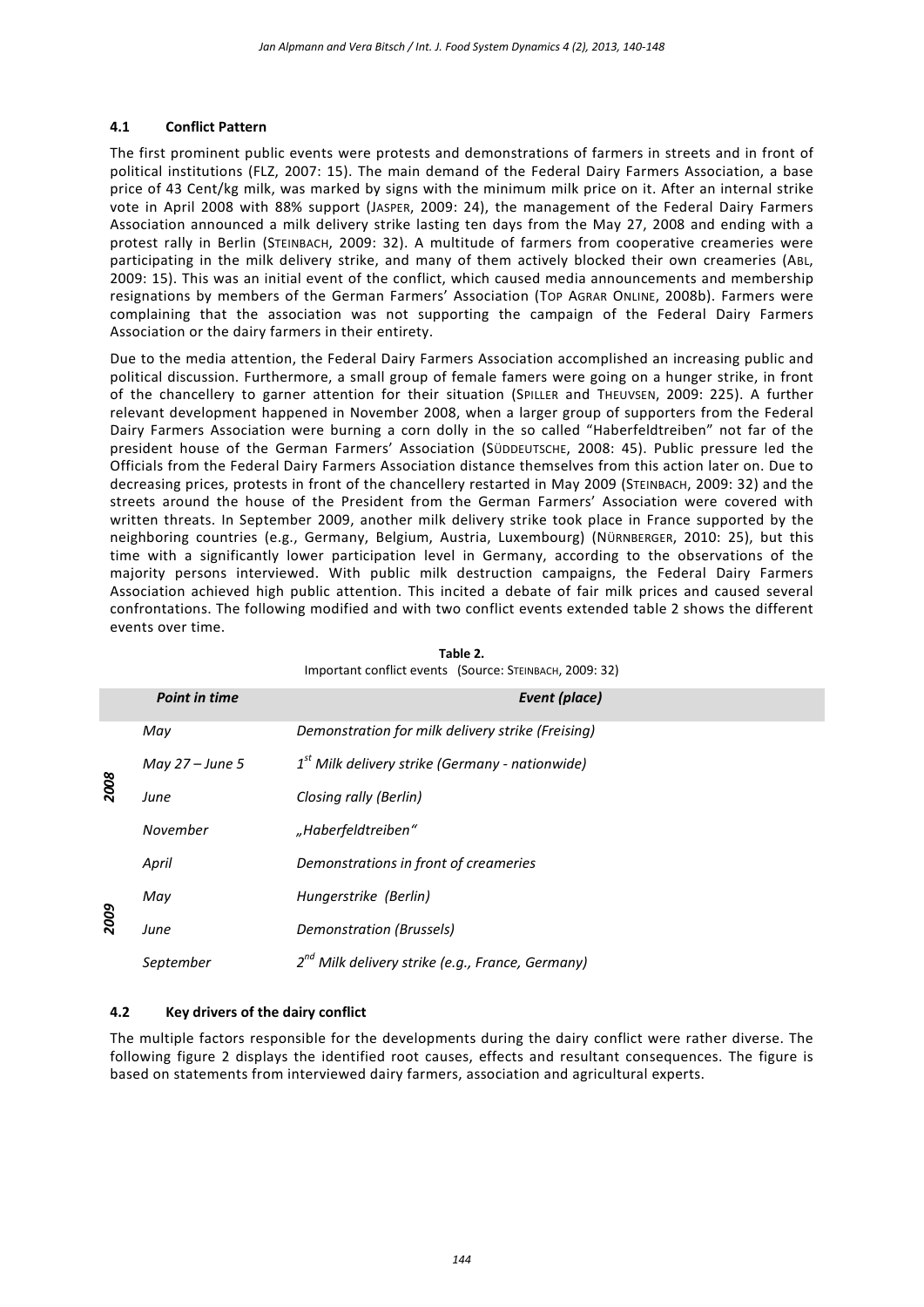

#### **Figure 2.** Correlation of identified conflict factors

Referring to the main conflict causes and conflict background, most interviewees consider the market liberalization and, especially the abolishment of the milk quota regime as important. In this context interviewed dairy farmers mentioned increasing price fluctuation, low milk prices and, as a consequence of globalization, a rising pressure to expand. Further into conflict, the emotional motivations gained more and more impact on the conflict development, especially in the conflict phases covering the hunger strike and public milk destruction.

One major result of the conflict analysis is the strong connection of the economic factors with the fear of change of many dairy farmers. In times of the dairy milk quota, the dairy farmers had relatively constant market conditions and a delivery guarantee. Therefore insecurity is connected with the current structural changes (e.g., abolishment of dairy milk quota, globalization). Asked about the fear of change, interviewed dairy farmer specified the existential fear and often negative future prospective as main drivers. Further described effects closely connected to the fear of change were pressure to grow, loss of trust and an enormous group dynamic (e.g., pressure to participate in the milk delivery strike, protests, and blockades of creameries). Some examples of the group dynamics are conflicts in farm families and between generations within a farm household, as well as between colleagues regarding the decision of participating in the milk delivery strike. Most of the interviewees determined that the strong group dynamics are an important reason for the membership growth of the Federal Dairy Farmers Association during that time and a key factor for the number of striking farmers. Interviewed non-striking farmers complained about other farmers trying to influence their decision to participate in the milk delivery strike. As a result, several interviewed dairy farmers participated in the last days of the milk delivery strike, due to repeated visits from striking farmers.

Consequences were conflicts between the involved association German Farmers' Association and Federal Dairy Farmers Association and as well between farmers and within families. A milk delivery strike with a high participation level, the resignation of memberships and therefore changes in the association structure in Germany. Narrated developments were an increasing pressure to resign membership in the German Farmers' Association, particular from members of the Federal Dairy Farmers Association. Regarding the conflict aftermath, dairy farmers mentioned a decreased feeling of community and lack in trust regarding the involved agricultural associations, as well as the politics. In many villages lasting conflicts ensued. From interviewees' point of view the feeling of community is decreasing since the dairy conflict. They complain about a declining willingness to cooperate with each other and lower participation in common events. Many farmers made the decision to focus more on themselves, and the neighbor is perceived increasingly as competitor.

#### **4.3 Perceived changes in the association structure**

Concerning the German Farmers' Association, the majority of the interviewed dairy farmers believe that the association has lost its role as opinion leader and main representative of German farmers, particularly regarding milk and environmental issues. Interviewed experts trace this back to an evolving collective, which consists of more than twenty different organizations, especially regarding the fields of environmental protection, animal welfare and development aid. Important players within are the Federal Dairy Farmers Association and the Friends of the Earth Germany. The assessment of these developments is controversial. Some interviewees classify it as positive. They argue that the organizational structure of the German Farmer's Association is called into question, and that there will be improvements due to the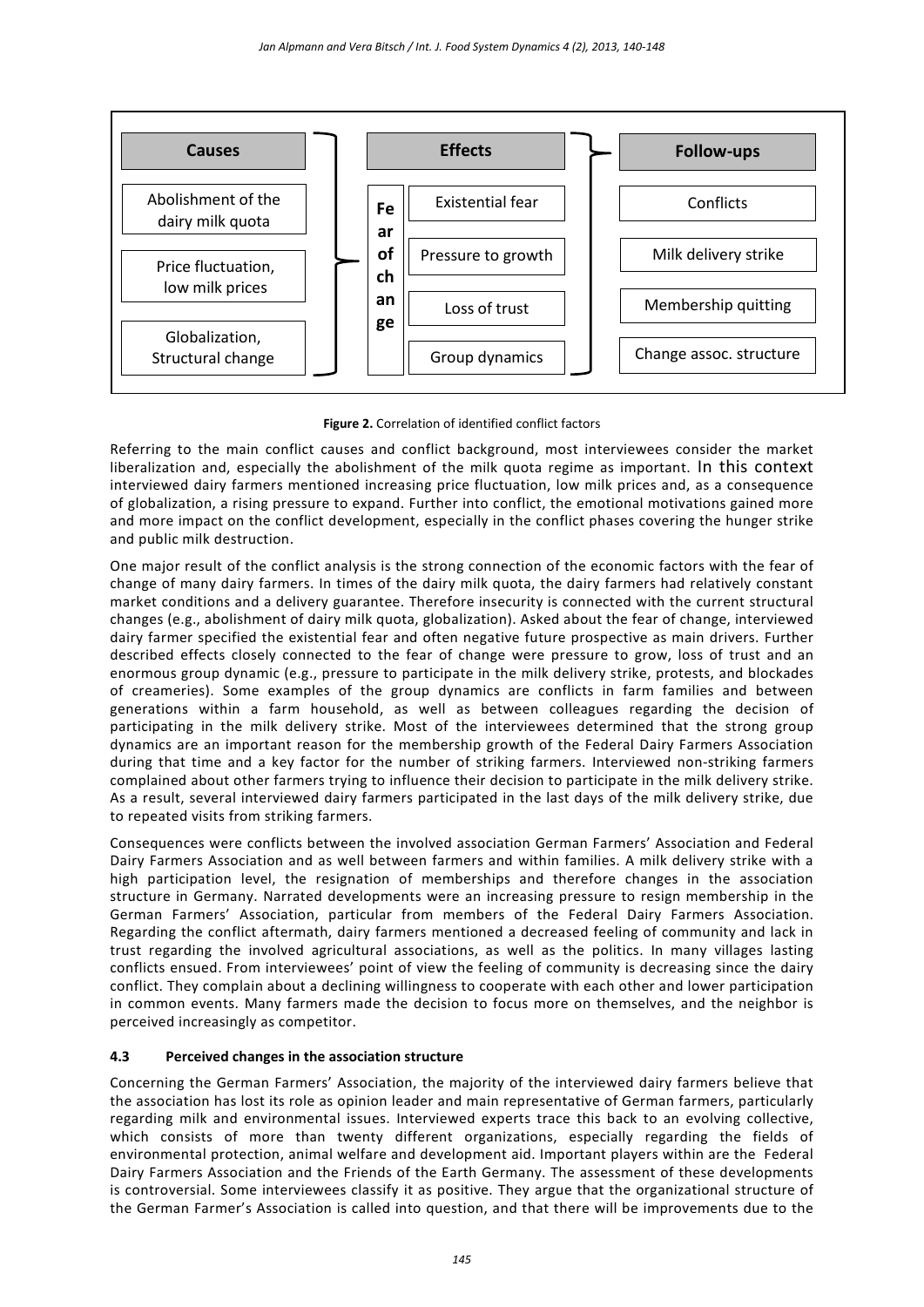discussion process. They also claim that competition is important and that the new constellation expresses the different opinions within the sector. Regarding the organizational development of the Federal Dairy Farmers Association interviewed dairy farmers are skeptical. The role of the Federal Dairy Farmers Association as opinion leader regarding milk issues can only be imagined by few interviewees. But because of the decreasing number of members, respondents estimate a stronger connection of the Federal Dairy Farmers Association to the Friends of the Earth Germany, Working group of peasant agriculture (AbL) and others as a strategic scheme of the Federal Dairy Farmers Association to preserve influence. This development is perceived very critically by the majority of the farmers. They are afraid that the Federal Dairy Farmers Association will play a minor role compared to other member organizations. As a result, the demands of the dairy farmers could be underrepresented because of the weak position within the alliance. Interviewed experts are warning that the development will weaken the position of the agricultural sector in political discussions and policy development.

Most interviewees assess functioning collaboration between the Federal Dairy Farmers Association and the German Farmers' Association as unrealistic until a replacement of the leadership in both associations. Collaboration at the lower levels seems to work regionally, but the mutual distrust due to the conflict still exists. Because of the many substantive differences in the majority of important topics, only minor collaborations have occurred before and after the milk delivery strike.

# **5 Discussion and Conclusions**

The dairy conflict was emotionally charged, with the two milk delivery strikes in 2008 and 2009. Particular farmers with small-scale family farms were expecting a lot from the milk delivery strike as "their last chance" and were hopeful for a future with better milk prices. Afterwards the majority were disappointed and resigned from the Federal Dairy Farmers Association. In consequence there was a loss of confidence and higher skepticism regarding political decisions. Some conflicts are enduring and make the cooperation among farmers in villages and between the involved associations difficult.

Important key drivers identified were the abolishment of the dairy milk quota, low milk prices and the proceeding structural change, closely related with the fear of change. The fear of change underlines the argument of many farmers regarding their insecurity about what will happen after the abolishment of the dairy milk quota in 2015 on the market and their own prospect.

The conflict is seen by many interviewees as one important culmination point within a broader development in the agricultural association structure. Interviewed experts pointed out that the agricultural discussion in politics is transforming towards a more pluralistic opinion formation, were more parties will impact the public discussion. Structural consequences of the conflict can be seen in the differentiation regarding Germany's association structure. Whereas, the rising influence of a collective of environment, animal welfare and development aid organizations is perceived as an important development, and relevant for further changes in representation of agriculture interests. Farmers perceive this development skeptical and are worried about the impact regarding the presentation and perception of the agriculture sector in public and politics. The main consequence, is the more pluralistic opinion formation and the realization that the broader range of farm sizes, reflects in more diverse interests of farmers. Conflicting interests such as growth versus sustainability or change versus continuity are the basis for potential future conflicts.

Overall the conflict shows that the German Farmers' Association had to realize, that the abolishment of the market regulation must be more detailed discussed and communicated regarding the affected dairy farmers - especially concerning future options and consequences. In retrospective, the late response and intervention of the German Farmers' Association was the most important reason for the high conflict intensity. Beside a good communication strategy, crucial conflict prevention would have been an early recognition of conflict indicators and to address emotional aspects. In the course of the dairy conflict, expert opinions (e.g., agriculture experts, association officials, politicians) were hardly noticed by the participating Federal Dairy Farmers Association officials and the majority of the striking farmers due to the emotional development. As the dairy conflict shows, with increasing conflict intensity the intervention options are decreasing and fact-based discussion is hardly possible.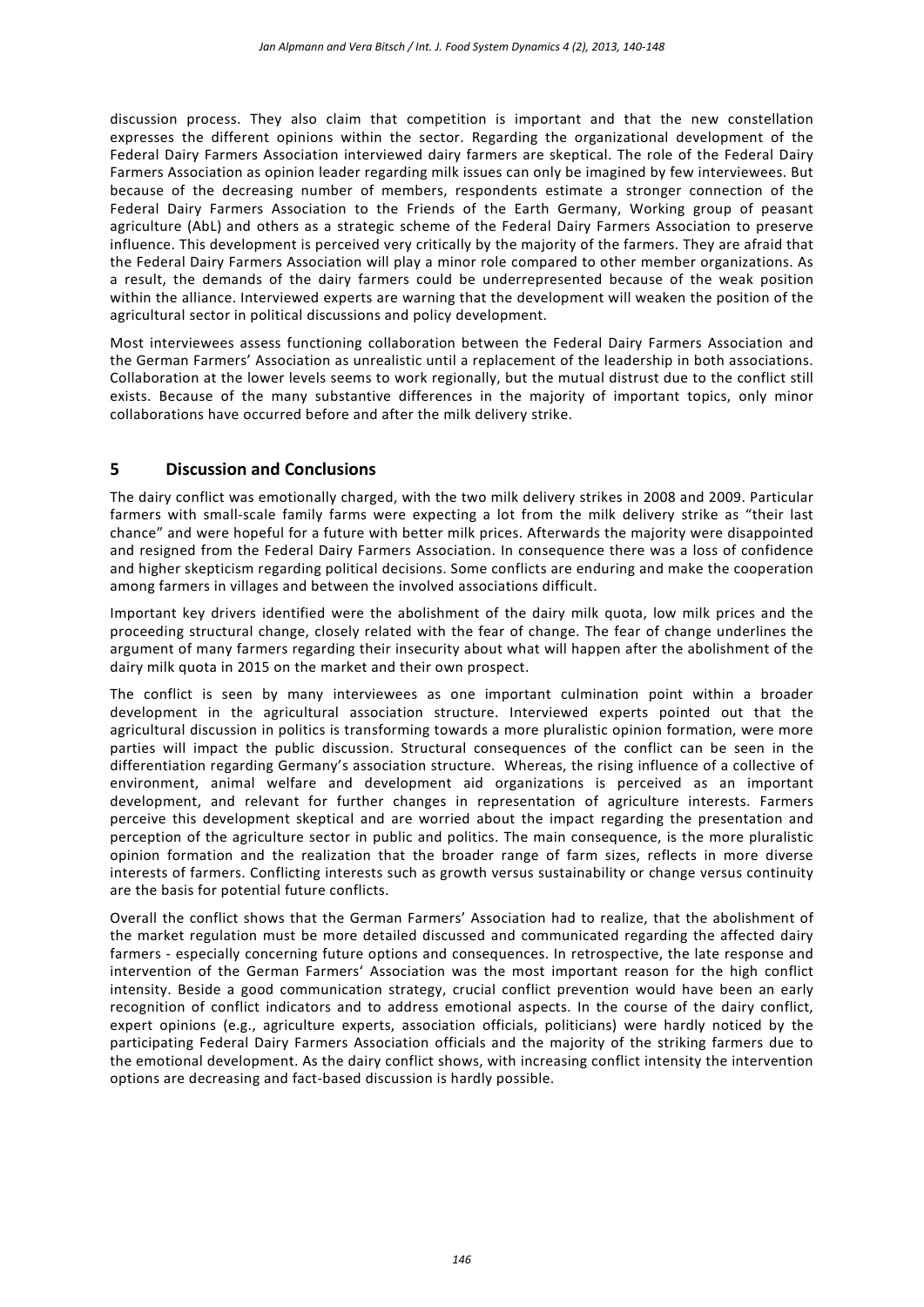#### **References**

AbL (2009). Der Milchlieferstreik 2008 und seine Folgen. AbL Verlag, Hamm.

BDM (no date). Über uns, URL:

- [http://bdm-verband.org/html/index.php?module=Content&func=view&cat=31&pid=57.](http://bdm-verband.org/html/index.php?module=Content&func=view&cat=31&pid=57) Accessed: 18.12.2012.
- Bitsch (2005). Qualitative Research: A Grounded theory Example and Evaluation Criteria. *Journal of Agribusiness*, **23**(1): 75-91.
- Bitsch (2009). Grounded Theory: A Research Approach to Wicked Problems in Agricultural Economics, Mini-Symposium Qualitative Agricultural Economics at the International Conference of Agricultural Economists in Beijing/China, 08/16-22, 2009.
- Böhm, J.; Schulze, B. (2010). Der Milchstreik aus Medien- und Verbrauchersicht Empirische Analyse auf Basis des Framing Ansatzes. In: Kayser, M.; Böhm, J.; Spiller A. (2010): Die Ernährungswirtschaft in der Öffentlichkeit – Social Media als neue Herausforderung der PR: 185-229. Cuvillier Verlag, Göttingen.
- DBV (no date). URL: [http://www.bauernverband.de/gremien.](http://www.bauernverband.de/gremien) Accessed: 18.12.2012.
- Feindt, P.H. (2010). Agrarpolitische Konfliktlinien im frühen 21. Jahrhundert. In: Kayser, M., Böhm, J. and Spiller, A. (Hrsg.): Die Ernährungswirtschaft in der Öffentlichkeit – Social Media als neue Herausforderung der PR: 253-290. Cuvillier Verlag, Göttingen.
- Flick, U. (1996). Qualitative Forschung. Theorie, Methoden, Anwendung in Psychologie und Sozialwissenschaften. Rowohlt, Reinbek.
- FLZ (2007). Preissteigerung geht an den Milchbauern vorbei. Tausende protestierende Landwirte in München Ein paar Cent mehr für den Liter sind nicht kostendeckend. FLZ, date of issue: 15.07.2007.
- Friese, S. (2012). Qualitative Data Analysis with ATLAS.ti. Sage Publications Ltd, London.
- Glaser, B.G., Strauss A.L. (1967, printed 2008). The discovery of grounded theory. Strategies for qualitative research. New Brunswick, N.J: Aldine Transaction.
- Gläser, J., Laudel, G. (2009). Experteninterviews und qualitative Inhaltsanalyse. VS Verlag, Wiesbaden.
- Huettel, S., Jongeneel, R. (2008). Structural Change in the Dairy Sectors of Germany and the Netherlands A Markov Chain Analysis. Paper from the 2008 International Congress of the European Association of Agricultural Economists, August 26-29, 2008, Belgium; URL: [http://purl.umn.edu/43659.](http://purl.umn.edu/43659) Accessed: 19.12.2012.
- Japser, U. (2009). Milchstreik 2008, Starke Bewegung, selbstbewusste Bauern und Bäuerinnen, solidarisches Handeln. In: Der kritische Agrarbericht, Landwirtschaft 2009: 46-51. AbL Verlag, Kassel/Hamm.
- Kleinhanss, W., Offermann, F., and Ehrmann, M. (2010). Evaluation of the Impact of Milk quota. Case Study Germany. Report from the Johann Heinrich von Thuenen-Institut (vTi); URL: [http://purl.umn.edu/125737.](http://purl.umn.edu/125737) Accessed: 13.09.2012
- Lassen, B., Isermeyer, F., and Friedrich, C. (2008). Milchproduktion im Übergang eine Analyse von regionalen Potenzialen und Gestaltungsspielräumen. Report from the Johann Heinrich von Thuenen-Institut (vTi); URL: [http://purl.umn.edu/108253.](http://purl.umn.edu/108253) Accessed: 13.09.2012.
- Landvolk (no date). Deutscher Bauernverband (DBV), URL: [http://www.landvolk.net/-Kreisverband-Northeim-](http://www.landvolk.net/-Kreisverband-Northeim-Osterode/Der_Kreisverband/)[Osterode/Der\\_Kreisverband/.](http://www.landvolk.net/-Kreisverband-Northeim-Osterode/Der_Kreisverband/) Accessed: 08.01.2013.
- Lutter, M. (2009). Strukturwandel in der europäischen Milchviehhaltung: Ergebnisse einer regional differenzieren Befragung. Report from the Johann Heinrich von Thuenen-Institut (vTi); URL: [http://purl.umn.edu/108254.](http://purl.umn.edu/108254) Accessed: 02.10.2012.
- Nürnberger, M. (2010). Eine Welle der Solidarität. In: Der kritische Agrarbericht, Landwirtschaft 2010: 23-26. ABL Verlag, Kassel/Hamm.
- Sontowski, R. (1990). Der Bauernverband in der Krise. Ein Beitrag zur politikwissenschaftlichen Neubestimmung gruppenkollektiven Verhaltens. Peter Lang GmbH, Frankfurt am Main.